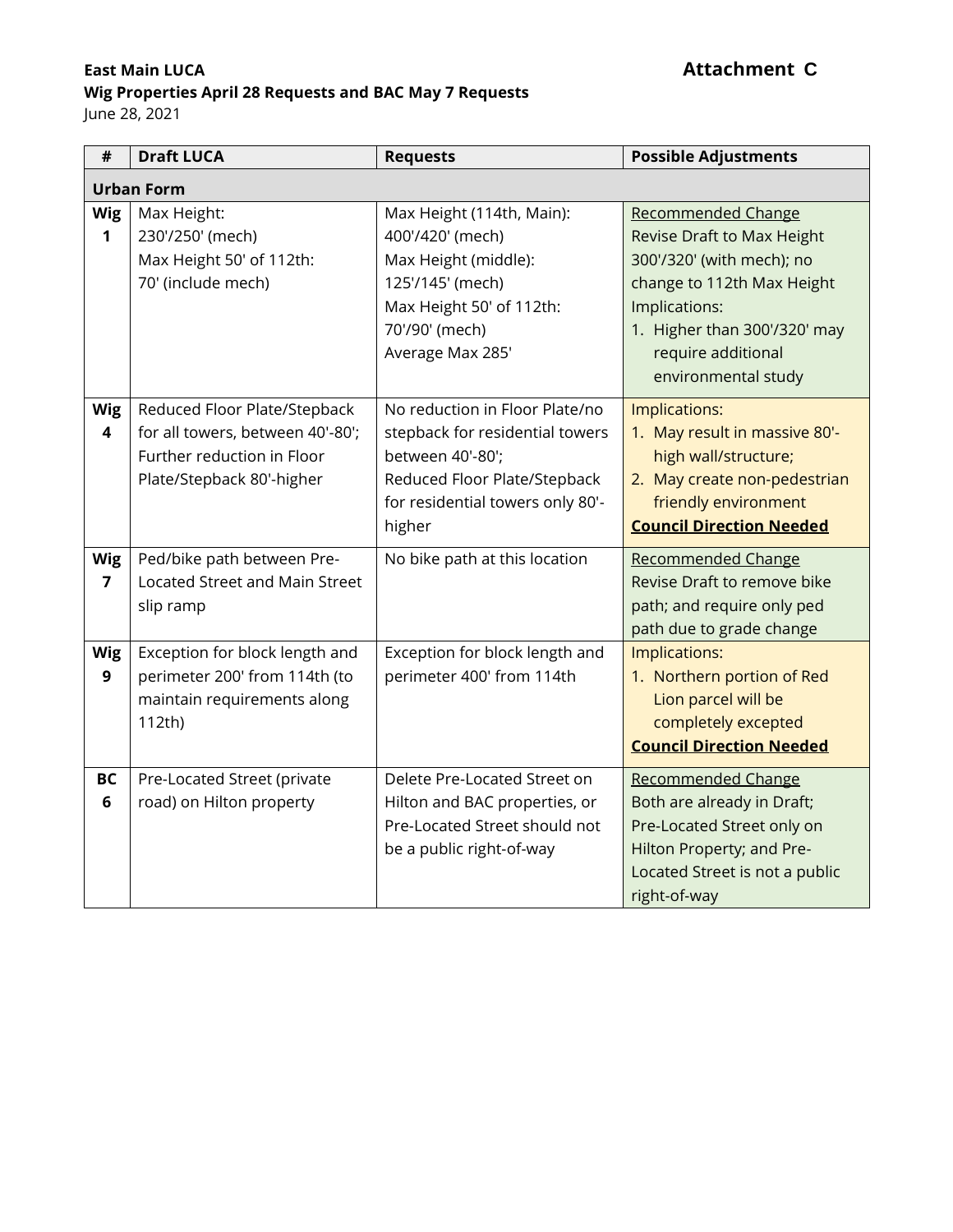# **Wig Properties April 28 Requests and BAC May 7 Requests**

June 28, 2021

| $\#$                         | <b>Draft LUCA</b>                                                                | <b>Requests</b>                                                                                              | <b>Possible Adjustments</b>                                                                                                                                                                                                                                                                           |  |  |
|------------------------------|----------------------------------------------------------------------------------|--------------------------------------------------------------------------------------------------------------|-------------------------------------------------------------------------------------------------------------------------------------------------------------------------------------------------------------------------------------------------------------------------------------------------------|--|--|
| <b>Housing</b>               |                                                                                  |                                                                                                              |                                                                                                                                                                                                                                                                                                       |  |  |
| <b>Wig</b><br>$\overline{2}$ | Min 30% Res before 60% Non-<br>Res                                               | Min 300,000 (400 units) (10%),<br>with 100,000 (135 units) before<br>60% Non-Res                             | Implications:<br>1. May result in further<br>imbalance of jobs/housing;<br>2. Inconsistent with<br>accomplishing mix of uses<br>within the area<br><b>Council Direction Needed</b>                                                                                                                    |  |  |
| <b>BC</b><br>1               | Min 30% Res before 60% Non-<br>Res                                               | No Res requirement for<br>expansion of athletic club/hotel                                                   | Implications:<br>1. May result in further<br>imbalance of jobs/housing;<br>2. May not fully accomplish<br>mix of uses within the area;<br>3. Can use BelRed Existing<br><b>Conditions framework to</b><br>except expansion up to 20%<br><b>Council Direction Needed</b>                               |  |  |
| <b>Wig</b><br>5              | Affordable Housing at 80% AMI<br>No fee in lieu option for<br>Affordable Housing | Affordable Housing Condos at<br>100% AMI (similar to BelRed)<br>Fee in lieu option for<br>Affordable Housing | <b>Recommended Change</b><br>Revise Draft to allow Affordable<br>Housing Condos at 100% AMI<br>Implications:<br>May result in further<br>1.<br>imbalance of jobs/housing;<br>May not fully accomplish<br>2.<br>mix of uses within the area<br><b>Council Direction Needed</b>                         |  |  |
| <b>BC</b><br>3               | Affordable Housing as top tier<br>amenity for Res, no fee in lieu<br>option      | Fee in lieu option, add<br>requirement for commercial to<br>pay fee in lieu to support<br>Affordable Housing | Implications:<br>May result in further<br>1.<br>imbalance of jobs/housing;<br>May not fully accomplish<br>2.<br>mix of uses within the area;<br><b>Can use BelRed Existing</b><br>3.<br>Conditions framework to<br>except expansions up to<br>certain (20) percent<br><b>Council Direction Needed</b> |  |  |